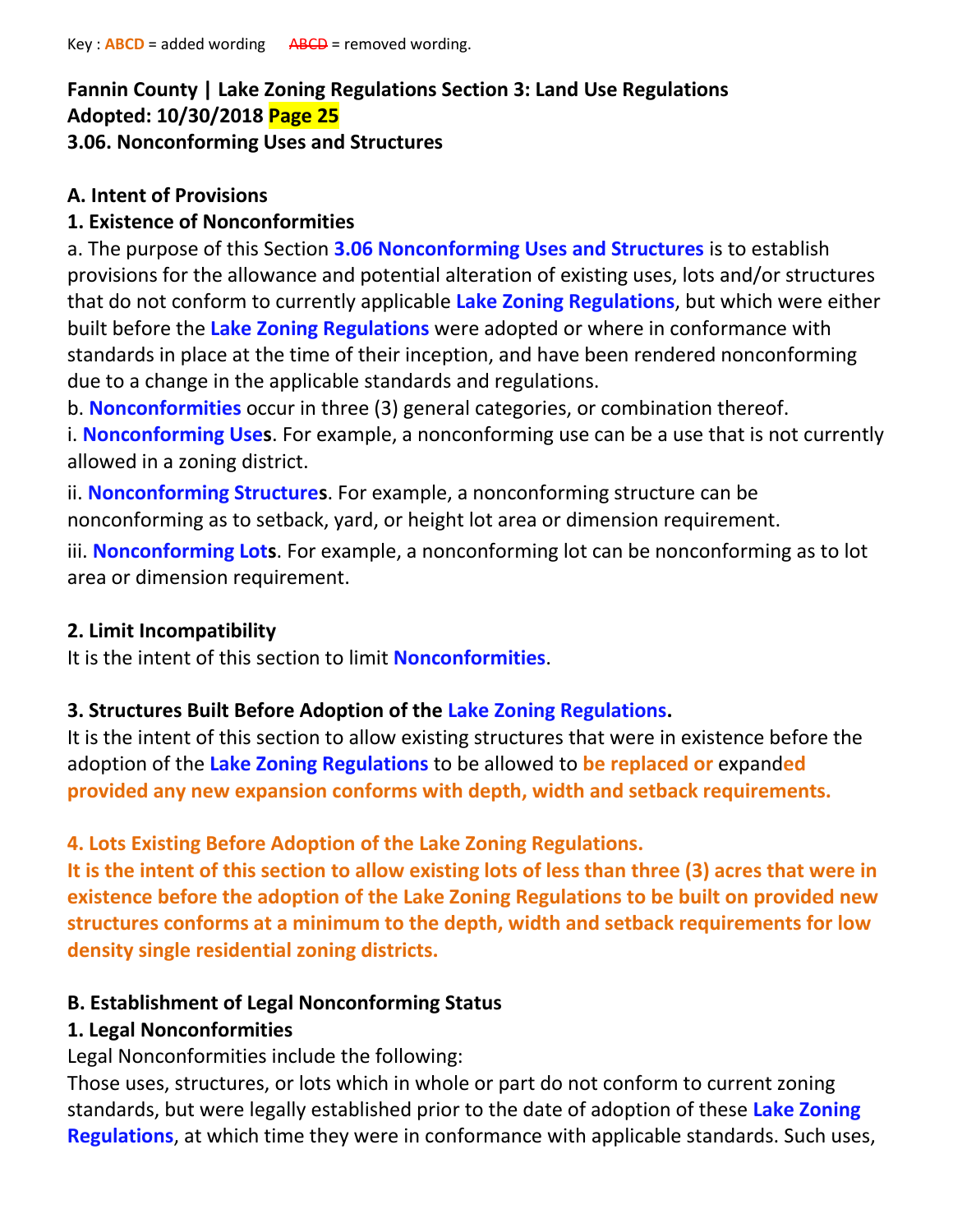structures, or lots may be maintained or potentially altered subject to the provisions of this Section **3.06 Nonconforming Uses and Structures**.

### **2. Illegal Nonconforming Status**

Those uses, structures, or lots, other than residential accessory buildings, which in whole or part are not in conformance with current zoning standards and were not in conformance with applicable standards at the time of their inception are not considered nonconforming, but are considered illegal uses, structures, or lots and shall not be approved for any alteration or expansion, and shall undertake necessary remedial measures to reach conformance with current standards, or be discontinued.

# **3. Time of Adoption**

Any use, platted lot, and/or structure is a lawful use at the time of the adoption of any amendment to these **Lake Zoning Regulations** but by such amendment is placed in a district wherein such use, platted lot, and/or structure is not otherwise permitted shall be deemed legal nonconforming.

# **C. Burden of Demonstration**

The burden of establishing that any nonconformity is a legal nonconformity as defined in this section shall be borne by the owner or proponent of such nonconformity.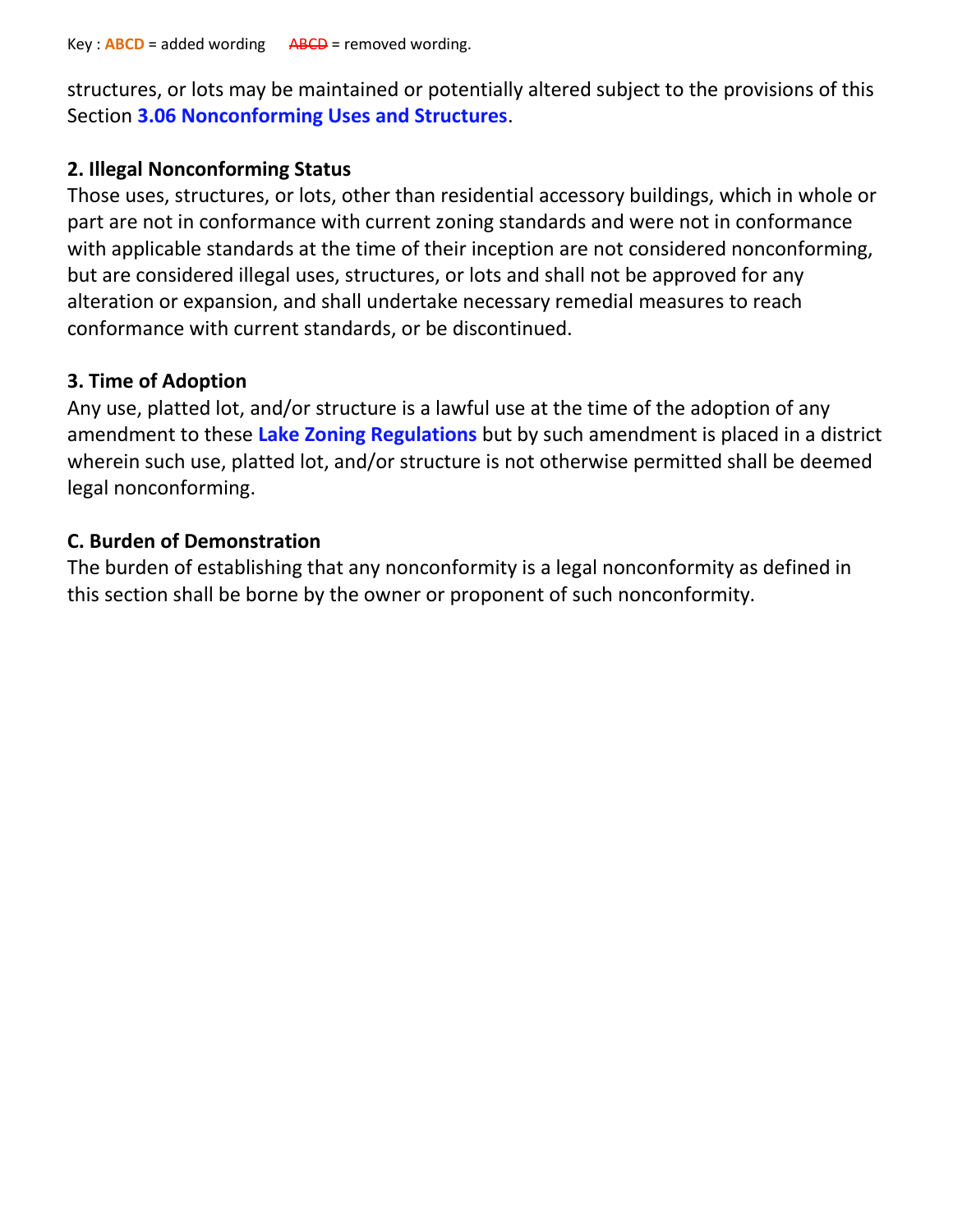# **Section 3: Land Use Regulations Fannin County | Lake Zoning Regulations Adopted: 10/30/2018 Page 26**

### **D. Abandonment of Use of Property**

**1.** A **Nonconforming Use**, when abandoned, shall not be resumed and any further use shall be in conformity with the provisions of these **Lake Zoning Regulations**.

**2.** Any **Nonconforming Use** that does not involve a permanent type of structure or operation and that is moved from the premises shall be considered to have been abandoned.

**3.** A **Nonconforming Use** right shall be considered abandoned and surrendered, forfeited, and lost when evidence presented to the **Commissioners Court** indicates that a structure designed or arranged for a **Nonconforming Use** has ceased to be used in a bona fide manner as a **Nonconforming Use** for a period of six consecutive calendar months. For purposes of calculating the six-month period, a use is abandoned upon the occurrence of the first **earliest** of any of the following events:

**a.** On the date when the use of land is physically vacated;

**b.** On the date the use ceases to be actively involved in the sale of merchandise or the provision of services;

**c.** On the date of termination of any lease or contract under which the nonconforming use has occupied the land; or

**d.** On the date a final reading of water and/or power meters is made by the applicable utility provider(s).

**4.** Abandonment of a **Nonconforming Use** does not require intent.

**5.** An abandoned use shall not be instituted on that parcel or other parcel in any district that does not permit the abandoned use.

### **6.** Prohibited Expansion or Reoccupation

A **Nonconforming Use** shall not be expanded or increased as of the adoption date of these **Lake Zoning Regulations**, except as provided in **3.06.F Expansion of Nonconforming Uses and Structures**.

# **7.** Single Family Residential Uses

a. Conforming single family residential uses on platted lots approved prior to the **Lake Zoning Regulations** adoption date, which may now be nonconforming due to stricter standards, shall be deemed in conformance with these **Lake Zoning Regulations** as long as the use of the lot is allowed in the respective district.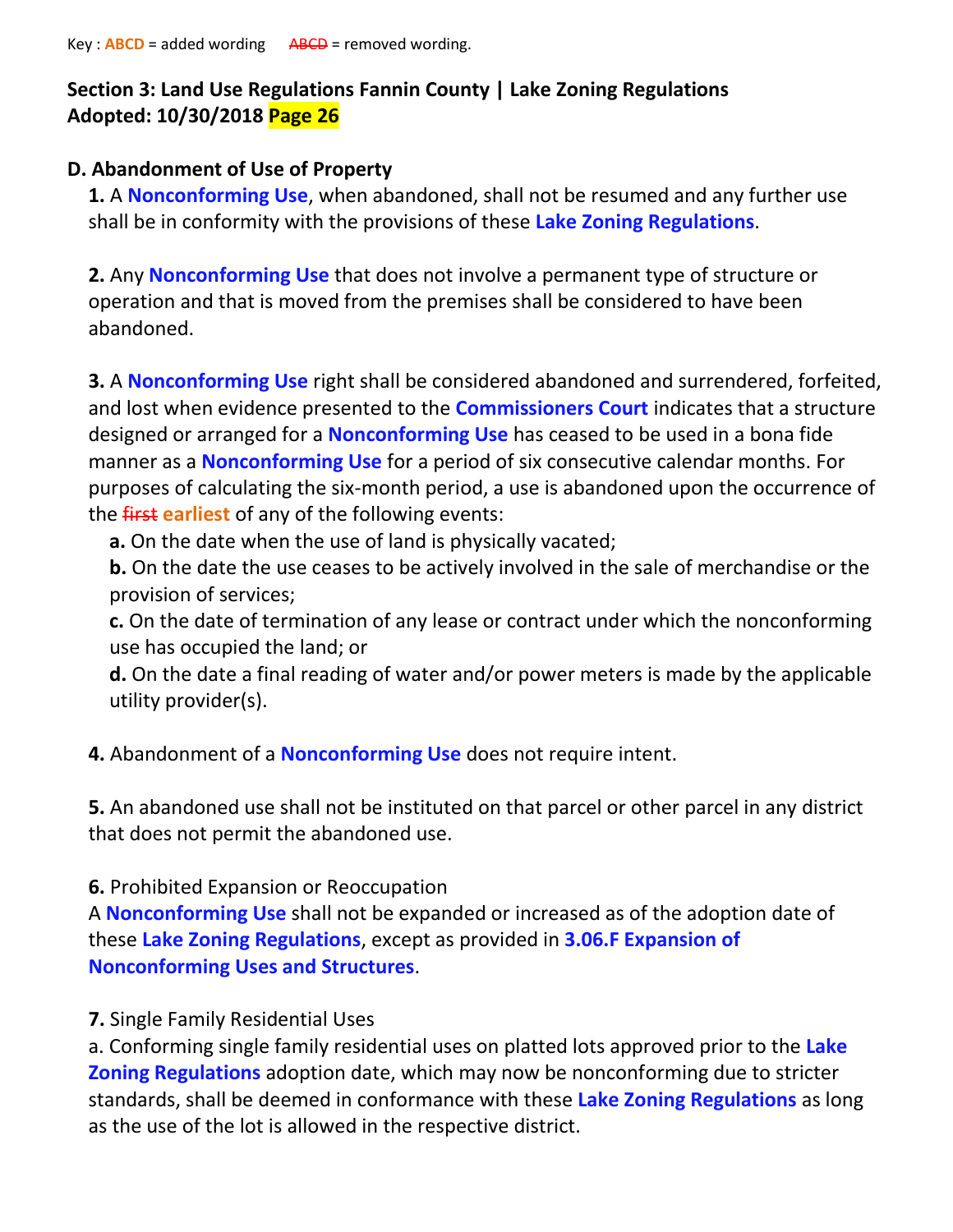b. Only the lot size, depth, width, and setbacks shall be allowed to be less regulations prescribed in the zoning district in which it is located. All other regulations of these **Lake Zoning Regulations** shall be met, or the lot shall be considered nonconforming.

**8.** Existing Platted Lots are Conforming Lots

Any existing vacant lot platted prior to the **Lake Zoning Regulations** adoption date that was legally conforming, shall be deemed a conforming lot.

# **E. Changing Uses and Nonconforming Rights**

**1.** Nonconforming Use to Conforming Use Any nonconforming use may be changed to a conforming use, and once such change is made, the use shall not be changed back to a nonconforming use.

**2.** Nonconforming Use to another Nonconforming Use

A nonconforming use may not be changed to another nonconforming use.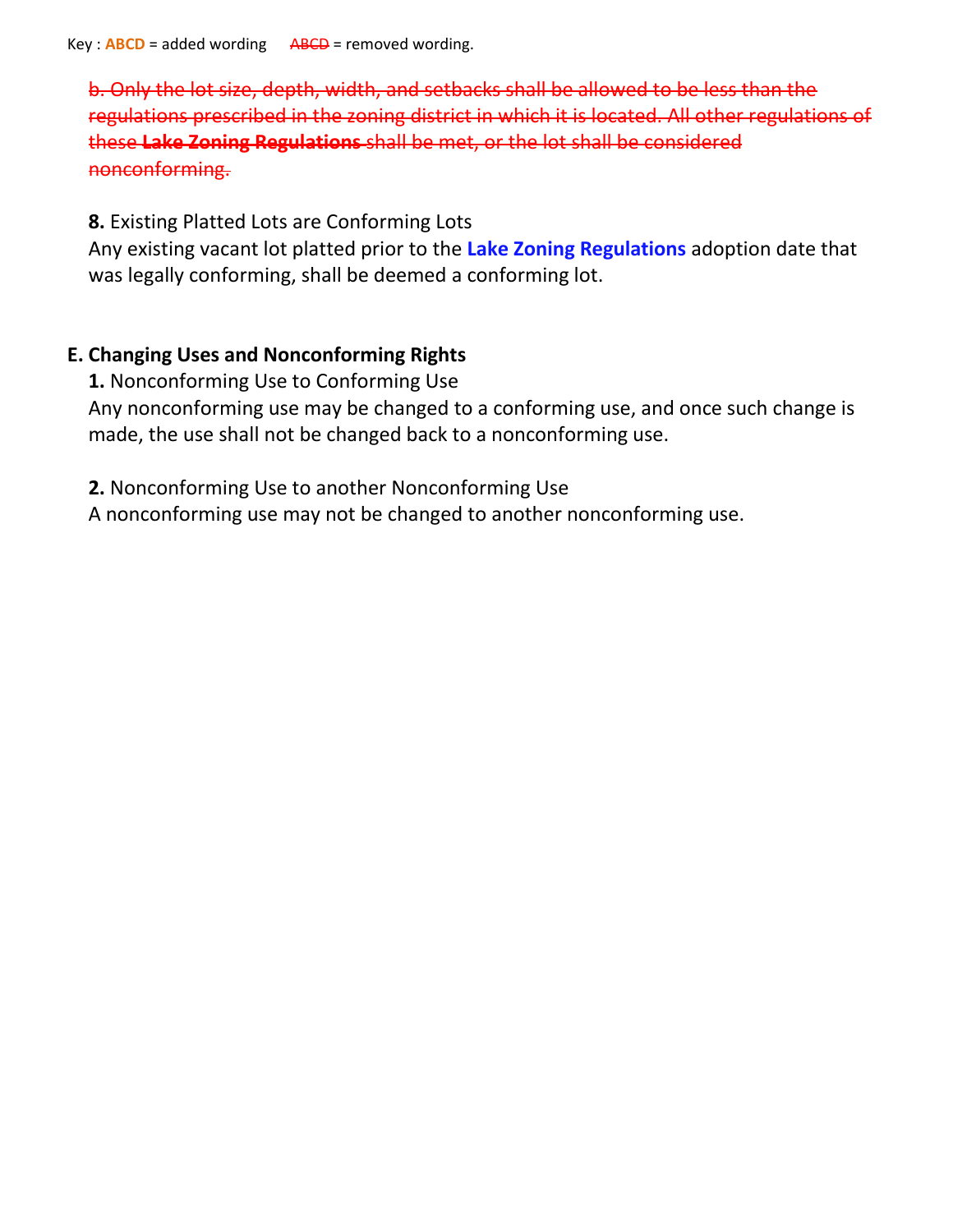# **Fannin County | Lake Zoning Regulations Section 3: Land Use Regulations Adopted: 10/30/2018 Page 27**

# **3. Conforming Use in a Nonconforming Structure**

Where a conforming use is located in a Nonconforming Structure, the use may be changed to another conforming use by the process outlined in **3.06.F Expansion of Nonconforming Uses and Structures**.

# **F. Expansion of Nonconforming Uses and Structures**

An expansion of a Nonconforming Use or Nonconforming Structure is allowed in accordance with the following.

# **1. Nonconforming Use Expansion in Existing Building**

A **Nonconforming Use** may be enlarged, increased, or extended within an existing building provided:

**a.** No structural alteration may be made on or in the existing building except those required by law to preserve such building in a structurally sound condition.

**b.** Work may be done in any period of 12 consecutive months on ordinary repairs, or on repair or replacement of nonbearing walls, fixtures, wiring or plumbing, to an extent not exceeding fifty percent (50%) of the current replacement value of the building.

**c.** The number of dwelling units or rooms in a nonconforming residential use shall not be increased so as to exceed the number of dwelling units or rooms existing at the time said use became a nonconforming use.

# **2. Nonconforming Use Prohibited from Expansion beyond Existing Building**

A **Nonconforming Use** within a building shall not be extended to occupy any land outside the building.

# **3. Off-Street Loading and Parking**

A **Nonconforming Use** shall not be enlarged, increased, or extended to occupy a greater area of land than was occupied at the time the land became a **Nonconforming Use**, except to provide off-street loading or off-street parking space.

# **4. Residential Lot Exemption**

The minimum residential lot areas for the various zoning districts shall be in accordance with their respective districts except that a lot having less area than herein required which was an official Lot of Record prior to the **Lake Zoning Regulations** adoption date may be used for a single family dwelling.